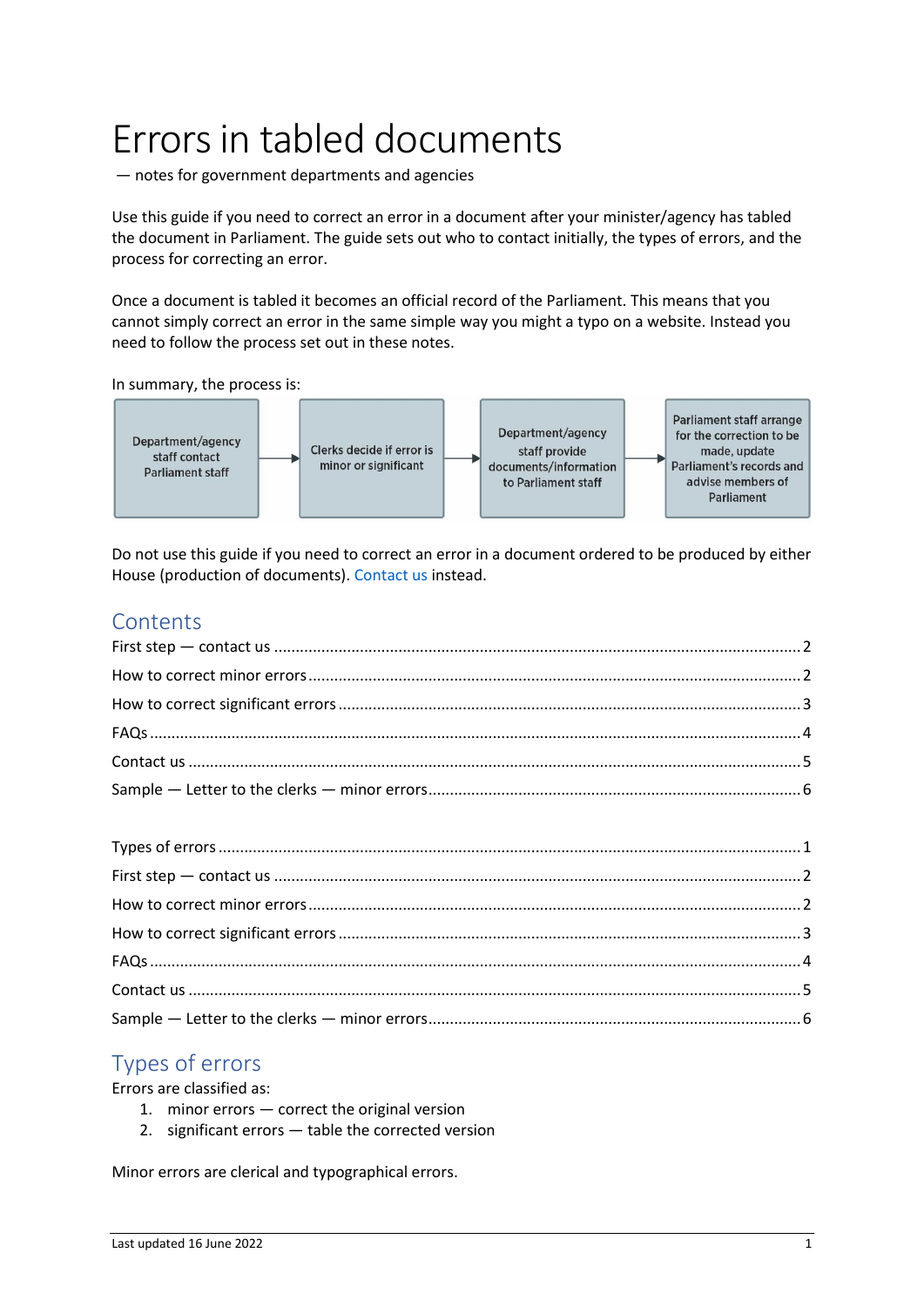Significant errors involve information that might be misleading and needs to be corrected because the error has an impact on understanding the document.

# <span id="page-1-0"></span>First step — contact us

If you find an error in a document you have tabled and you wish to correct it, contact us.

Email [tabling@parliament.vic.gov.au](mailto:tabling@parliament.vic.gov.au) and tell us you have an error you wish to correct.

Tell us:

- the name of the document and date it was tabled
- what the error is (if there are multiple errors, provide us with a detailed breakdown of what you intend to change)

The clerks will then review that information and advise whether you can correct the error as a minor or significant error. We will contact you and let you know.

<span id="page-1-1"></span>If you then decide to proceed with the correction, the steps are set out below.

# How to correct minor errors

Once we have advised you that the error can be corrected as a minor error, you need to:

- 1. [Write to the clerks](#page-1-2)
- 2. [Provide details of a contact person](#page-1-3)
- 3. Provide [us with a corrected pdf](#page-2-1) of the document
- 4. [Provide us with replacement hard copies, if required.](#page-2-2)

Once we have these, we will replace the pdf in th[e tabled documents database](https://www.parliament.vic.gov.au/tabled-documents-database) and the tabled copy in Parliament's archives, and advise the members of Parliament. See mor[e below.](#page-2-3)

#### <span id="page-1-2"></span>1 Write to the clerks<sup>1</sup>

The letter must:

- include the name of the document and the date it was tabled
- request that the error be corrected
- be signed by the person responsible for tabling the document or a person who can sign on their behalf (usually the person who signed the original tabling letter).

See sample [below.](#page-5-0)

Email the letter t[o tabling@parliament.vic.gov.au.](mailto:tabling@parliament.vic.gov.au)

This letter will be included with the tabling letter in Parliament's archives.

#### <span id="page-1-3"></span>2 Contact person

Provide us with the name, phone number and email of a contact person in relation to the error for us to provide to members of Parliament.

 $1$  The clerks are the heads of the departments of the Council and the Assembly at Parliament. They are responsible for tabling documents. Accordingly, they are responsible for making decisions about corrections.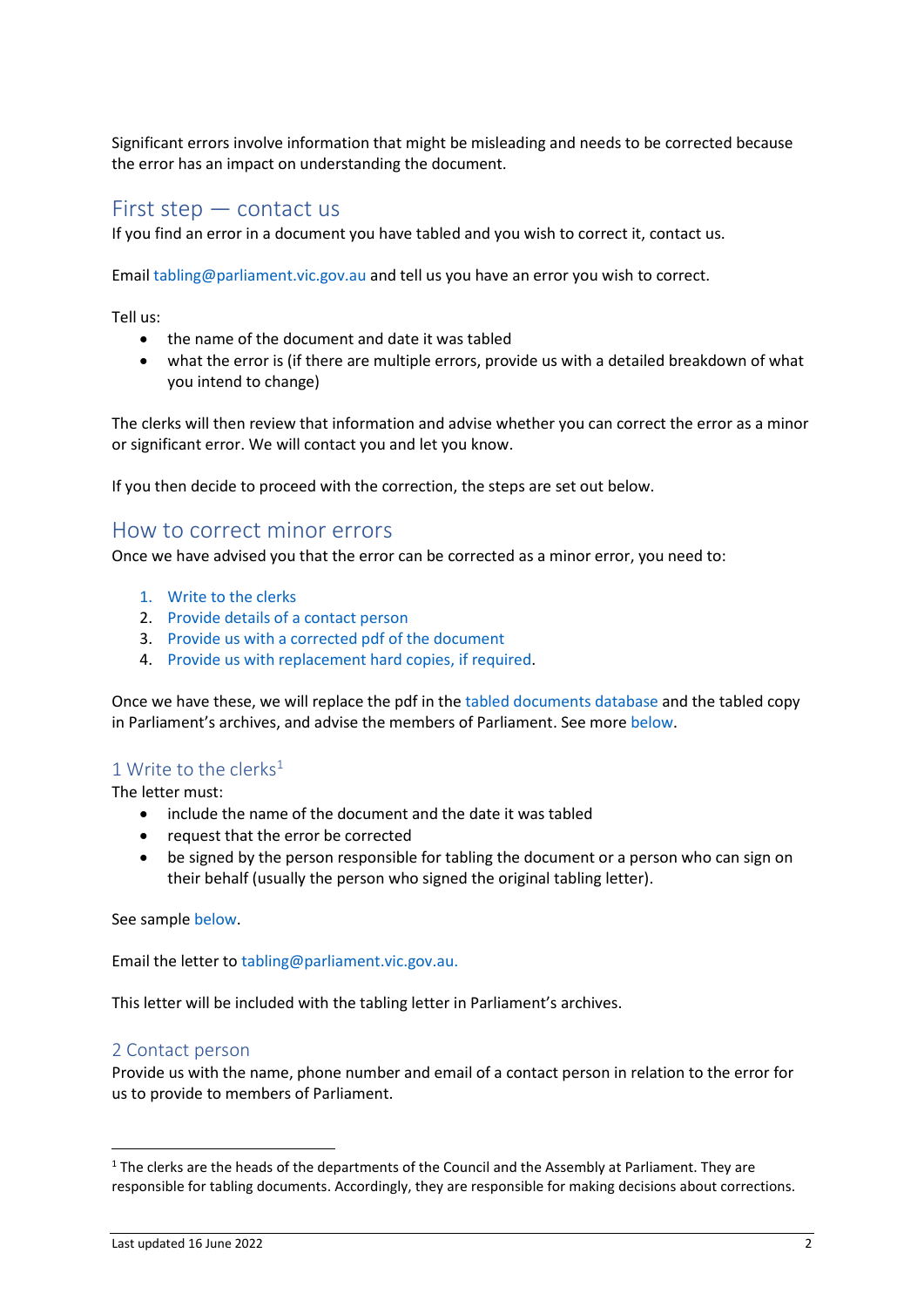You can include this information in the letter or email it to us separately.

Email [tabling@parliament.vic.gov.au.](mailto:tabling@parliament.vic.gov.au)

#### <span id="page-2-1"></span>3 Provide a corrected pdf

Email the corrected pdf of your document to [tabling@parliament.vic.gov.au](mailto:tabling@parliament.vic.gov.au)

You can email this with the letter to the clerks or separately.

#### <span id="page-2-2"></span>4 Provide replacement hard copies, if required

If you originally provided us with hard copies, we will need replacement hard copies.

We only require hard copies if your document is:

- more than 250 pages, or
- a specified parliamentary paper

See the [Guide to tabling](https://new.parliament.vic.gov.au/globalassets/sections-shared/parliamentary-activity/guides-for-departments/guide-to-tabling.pdf) for more information on which documents we require in hard copy.

The replacement hard copies may be reprinted, over-stickered or include an erratum slip.

#### <span id="page-2-3"></span>We will

- Replace the document in the hard copy archives of each House
- Include the letter in our archives, with the document
- Replace the pdf on the [tabled documents database,](https://www.parliament.vic.gov.au/tabled-documents-database) noting the date the correction was made
- Email all members of Parliament, advising that the document has been corrected, and including the details of the contact person you provided to us.

## <span id="page-2-0"></span>How to correct significant errors

Once we have advised you that the error can be corrected as a significant error, you need to provide us with:

- 1. [New tabling letter](#page-2-4)
- 2. [Details of a contact person](#page-3-1)
- 3. [Corrected pdf](#page-3-2)
- 4. Replacement [hard copies, if required](#page-3-3)

Once we have these, we will arrange for the corrected document to be tabled on the next sitting day (or on the date you specify in the tabling letter). Once it has been re-tabled, we will also replace the pdf in th[e tabled documents database](https://www.parliament.vic.gov.au/tabled-documents-database) and advise the members of Parliament. See mor[e below.](#page-3-4)

The usual tabling deadlines apply. See th[e Guide to tabling](https://new.parliament.vic.gov.au/globalassets/sections-shared/parliamentary-activity/guides-for-departments/guide-to-tabling.pdf) for more information.

#### <span id="page-2-4"></span>1 New tabling letter

This is the same as a normal tabling letter, except that you should note that the document in being re-tabled.

You may request that the document be re-tabled on a specified date. If you do not specify a date we will table it on the next sitting day.

If you need help with drafting a tabling letter, see the [Guide to tabling.](https://new.parliament.vic.gov.au/globalassets/sections-shared/parliamentary-activity/guides-for-departments/guide-to-tabling.pdf)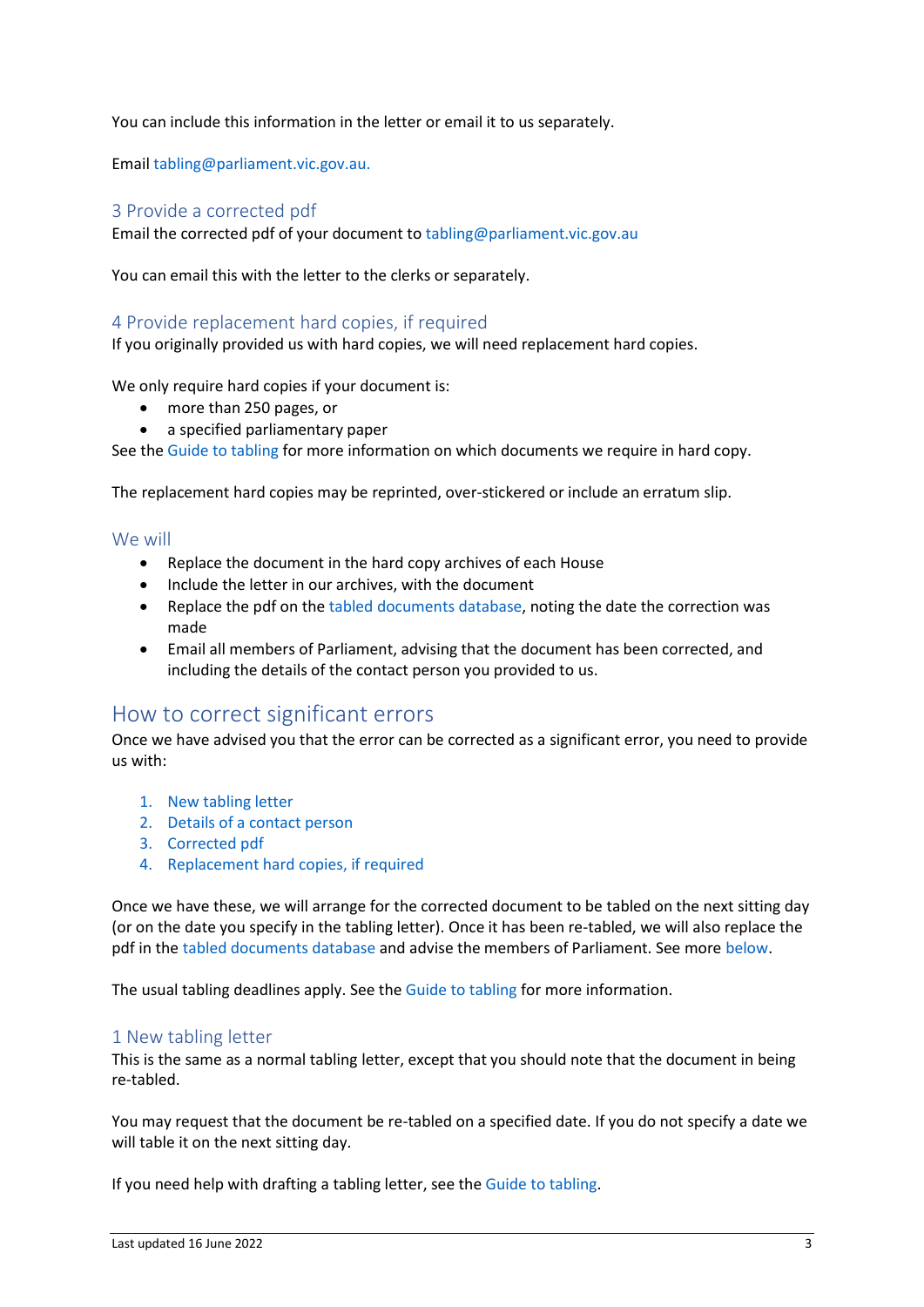Email the letter t[o tabling@parliament.vic.gov.au.](mailto:tabling@parliament.vic.gov.au)

#### <span id="page-3-1"></span>2 Contact person

Provide us with the name, phone number and email of a contact person in relation to the error for us to provide to members of Parliament.

You can include this information in the tabling letter or email it to us separately.

Email [tabling@parliament.vic.gov.au.](mailto:tabling@parliament.vic.gov.au)

#### <span id="page-3-2"></span>3 Corrected pdf

Email the corrected pdf of your document to [tabling@parliament.vic.gov.au.](mailto:tabling@parliament.vic.gov.au)

You can email this with the tabling letter or separately.

#### <span id="page-3-3"></span>4 Replacement hard copies, if required

If you originally provided us with hard copies, we will need replacement hard copies.

We only require hard copies if your document is:

- more than 250 pages, or
- a specified parliamentary paper

See the [Guide to tabling](https://new.parliament.vic.gov.au/globalassets/sections-shared/parliamentary-activity/guides-for-departments/guide-to-tabling.pdf) for more information on which documents we require in hard copy.

The replacement hard copies may be reprinted or over-stickered.

#### <span id="page-3-4"></span>We will

Once the document has been re-tabled, we will:

- Remove the original document in the hard copy archives of each House
- Replace the pdf on the [tabled documents](https://www.parliament.vic.gov.au/tabled-documents-database) database, noting that it is a corrected report and the original and re-tabling dates
- Dispose of an uncorrected hard copies, if any
- Email all members of parliament, advising that the corrected document has been tabled, and including the details of the contact person you provided to us.

# <span id="page-3-0"></span>FAQs

#### Does the error require correction?

Not always.

An error may be so minor that you decide you do not need to correct it. If you decide not to correct an error after contacting us about it, please let us know so we can close your request.

Alternatively, instead of using Parliament's correction processes, you might decide to correct the record in the next document you table. For example by noting the error and what the correct information is.

If you decide not to correct the error using the processes set out in this guide, you should not publish a corrected document anywhere else (for example on your website). It may be a discourtesy to Parliament to publish a different (corrected) version to the version you tabled in Parliament.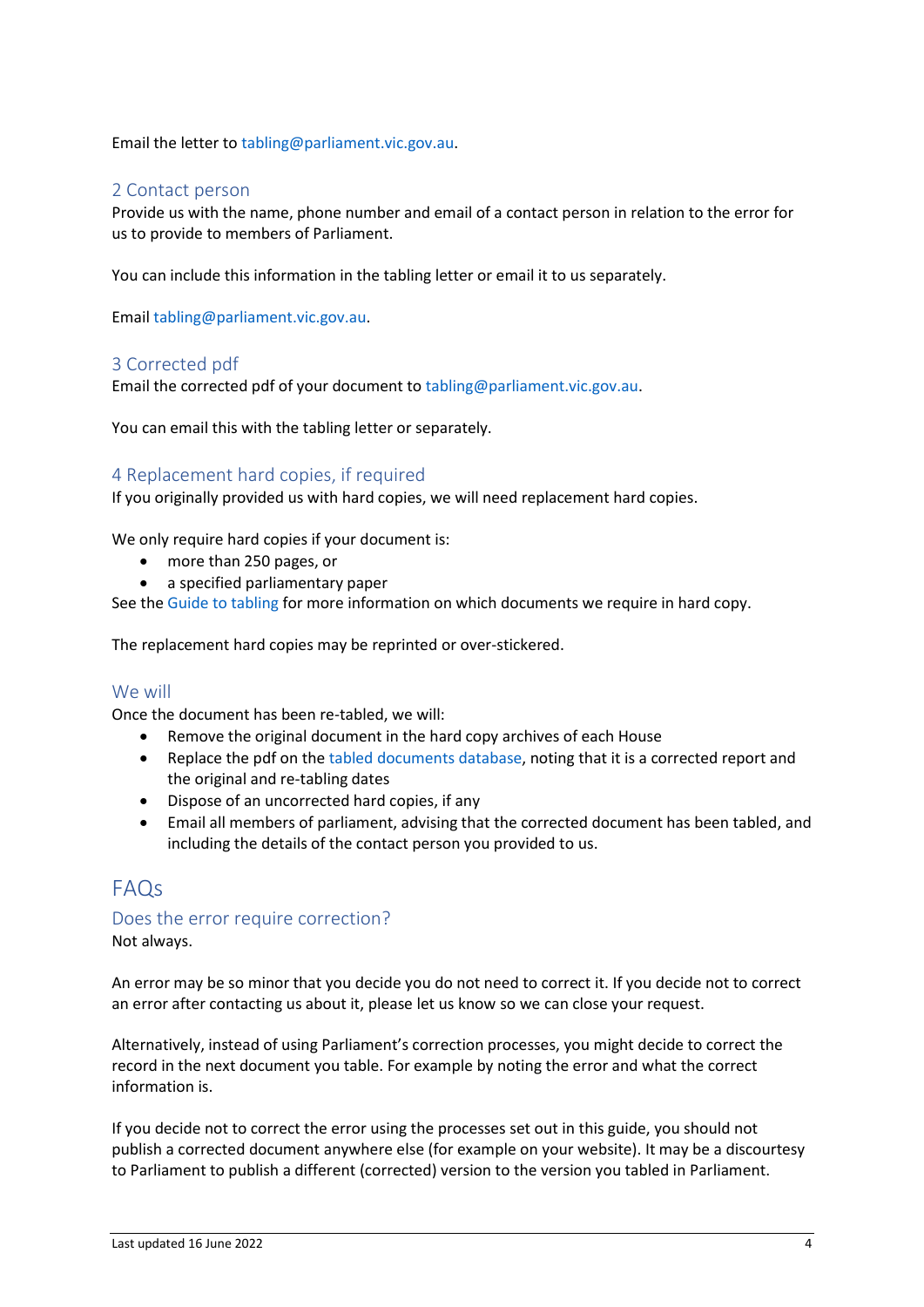## What if the department/agency provided hard copies and a pdf and the error is only in one format?

If the error is in the hard copy you provided us, then you need to follow the procedures set out in these notes.

If the error is in the pdf only (and the hard copies you provided us are correct), you can follow steps 1 to 3 of the minor errors process:

- 1. [Write to the clerks](#page-1-2)
- 2. [Provide details of a contact person](#page-1-3)
- 3. [Provide us with a corrected pdf of the document](#page-2-1)

Once we have these, we will replace the pdf in th[e tabled documents database,](https://www.parliament.vic.gov.au/tabled-documents-database) noting the date the correction was made, and advise the members of Parliament.

### Why can't Parliament staff just fix up the error— it is only small?

Once a document is tabled it becomes an official record of the Parliament. This means that we cannot simply correct an error in the same simple way you might a typo on a website. Instead we need to ensure members of Parliament, and the public as far as possible, are aware that a document has been changed.

## When can the department/agency correct the error on their website?

Minor errors — once you have provided us with everything (letter, contact, corrected pdf, hardcopies (if required)), you can correct the document on your website.

Significant errors — once the corrected document has been re-tabled in either the Assembly or the Council, you can correct the document on your website.

If you correct the document on your website sooner, it may be a discourtesy to Parliament.

Do Parliament staff keep a record of who has a copy of the uncorrected document? No.

<span id="page-4-0"></span>We have no way of identifying/contacting people who already have a copy of your document.

## Contact us

Email us at [tabling@parliament.vic.gov.au](mailto:tabling@parliament.vic.gov.au)

Call us on 9651 8560 — Assembly — Stef Tardif, Manager, Assembly Procedure Office 9651 8673 — Council — Annemarie Burt, Manager, Council Table Office